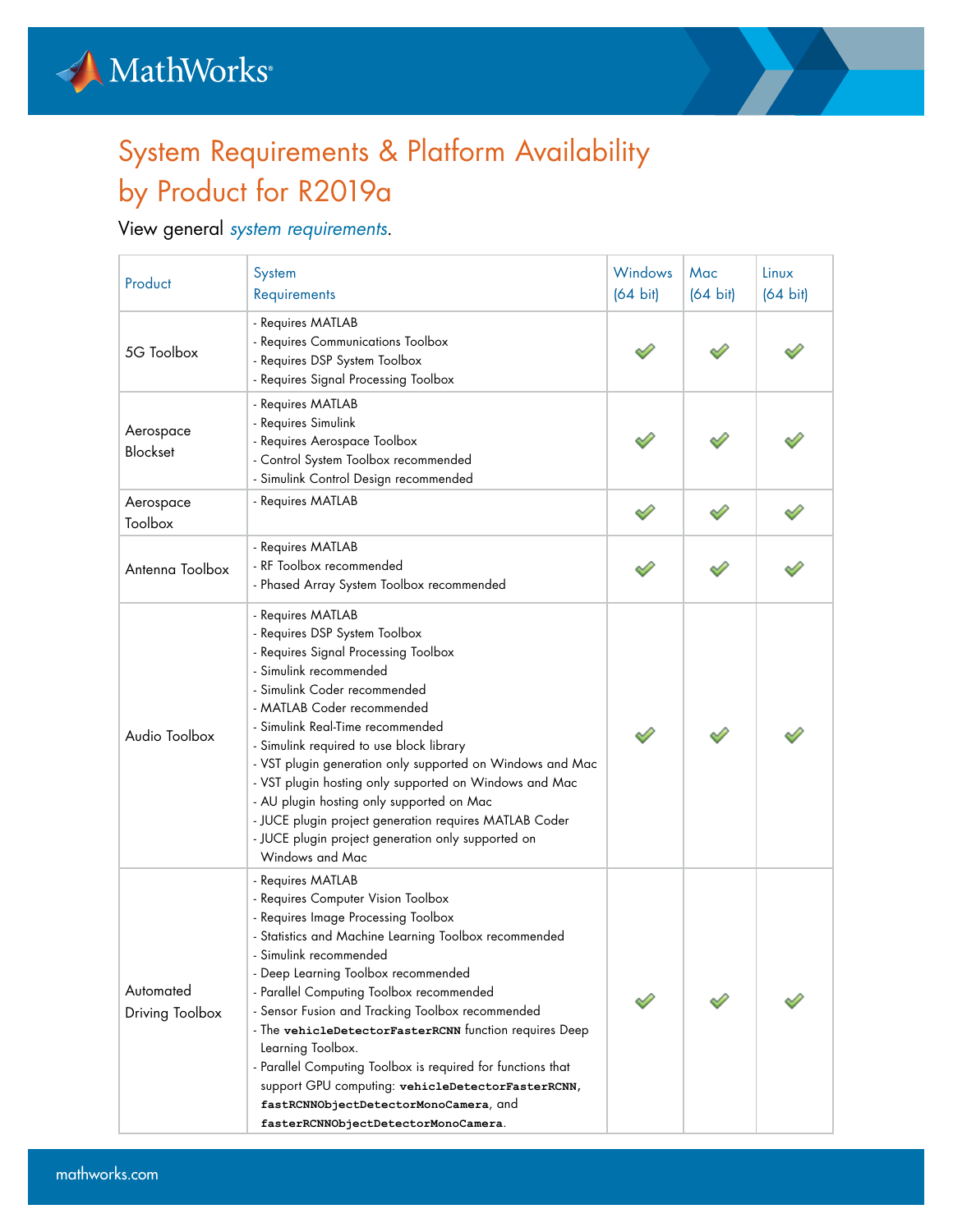## MathWorks

| Product                           | System<br>Requirements                                                                                                                                                                                                                                                                                                                                                                                                                                                                                                                                                                                                                                                                                                                                                                                                                                                                                                                                      | Windows<br>$(64 \text{ bit})$ | Mac<br>$(64 \text{ bit})$ | Linux<br>$(64 \text{ bit})$ |
|-----------------------------------|-------------------------------------------------------------------------------------------------------------------------------------------------------------------------------------------------------------------------------------------------------------------------------------------------------------------------------------------------------------------------------------------------------------------------------------------------------------------------------------------------------------------------------------------------------------------------------------------------------------------------------------------------------------------------------------------------------------------------------------------------------------------------------------------------------------------------------------------------------------------------------------------------------------------------------------------------------------|-------------------------------|---------------------------|-----------------------------|
| <b>AUTOSAR</b><br>Blockset        | - Requires MATLAB<br>- Requires Simulink<br>- Requires Embedded Coder (to generate AUTOSAR code<br>and export ARXML files)                                                                                                                                                                                                                                                                                                                                                                                                                                                                                                                                                                                                                                                                                                                                                                                                                                  |                               |                           |                             |
| <b>Bioinformatics</b><br>Toolbox  | - Requires MATLAB<br>- Requires Statistics and Machine Learning Toolbox<br>- On Red Hat Enterprise Linux 6.x and SUSE Linux Enterprise<br>Desktop 11.x, use LIBZ version 1.2.3.3 or higher                                                                                                                                                                                                                                                                                                                                                                                                                                                                                                                                                                                                                                                                                                                                                                  |                               |                           |                             |
| Communications<br>Toolbox         | - Requires MATLAB<br>- Requires Signal Processing Toolbox<br>- Requires DSP System Toolbox<br>- Fixed-Point Designer recommended<br>- Simulink Coder recommended<br>- Simulink recommended<br>- RF Toolbox recommended<br>- RF Blockset recommended<br>- Parallel Computing Toolbox recommended<br>- MATLAB Coder recommended                                                                                                                                                                                                                                                                                                                                                                                                                                                                                                                                                                                                                               |                               |                           |                             |
| <b>Computer Vision</b><br>Toolbox | - Requires MATLAB<br>- Requires Image Processing Toolbox<br>- Simulink recommended<br>- Image Acquisition Toolbox recommended<br>- MATLAB Coder recommended<br>- Simulink required to use block library<br>- Statistics and Machine Learning Toolbox recommended<br>- Parallel Computing Toolbox recommended<br>- Deep Learning Toolbox recommended<br>- Deep learning functionality requires Deep Learning Toolbox.<br>Parallel Computing Toolbox is required for GPU support. These<br>capabilities include training frameworks and layers for<br>object detection and semantic segmentation.<br>- The trainRCNNObjectDetector function and<br>rcnnObjectDetector class requires Deep Learning Toolbox and<br>Statistics and Machine Learning Toolbox. Parallel Computing<br>Toolbox is required for GPU support.<br>- The trainImageCategoryClassifier function and<br>imageCategoryClassifier class require Statistics and<br>Machine Learning Toolbox. |                               |                           |                             |
| Control System<br>Toolbox         | - Requires MATLAB                                                                                                                                                                                                                                                                                                                                                                                                                                                                                                                                                                                                                                                                                                                                                                                                                                                                                                                                           |                               |                           |                             |
| Curve Fitting<br>Toolbox          | - Requires MATLAB<br>- Statistics and Machine Learning Toolbox recommended                                                                                                                                                                                                                                                                                                                                                                                                                                                                                                                                                                                                                                                                                                                                                                                                                                                                                  |                               |                           |                             |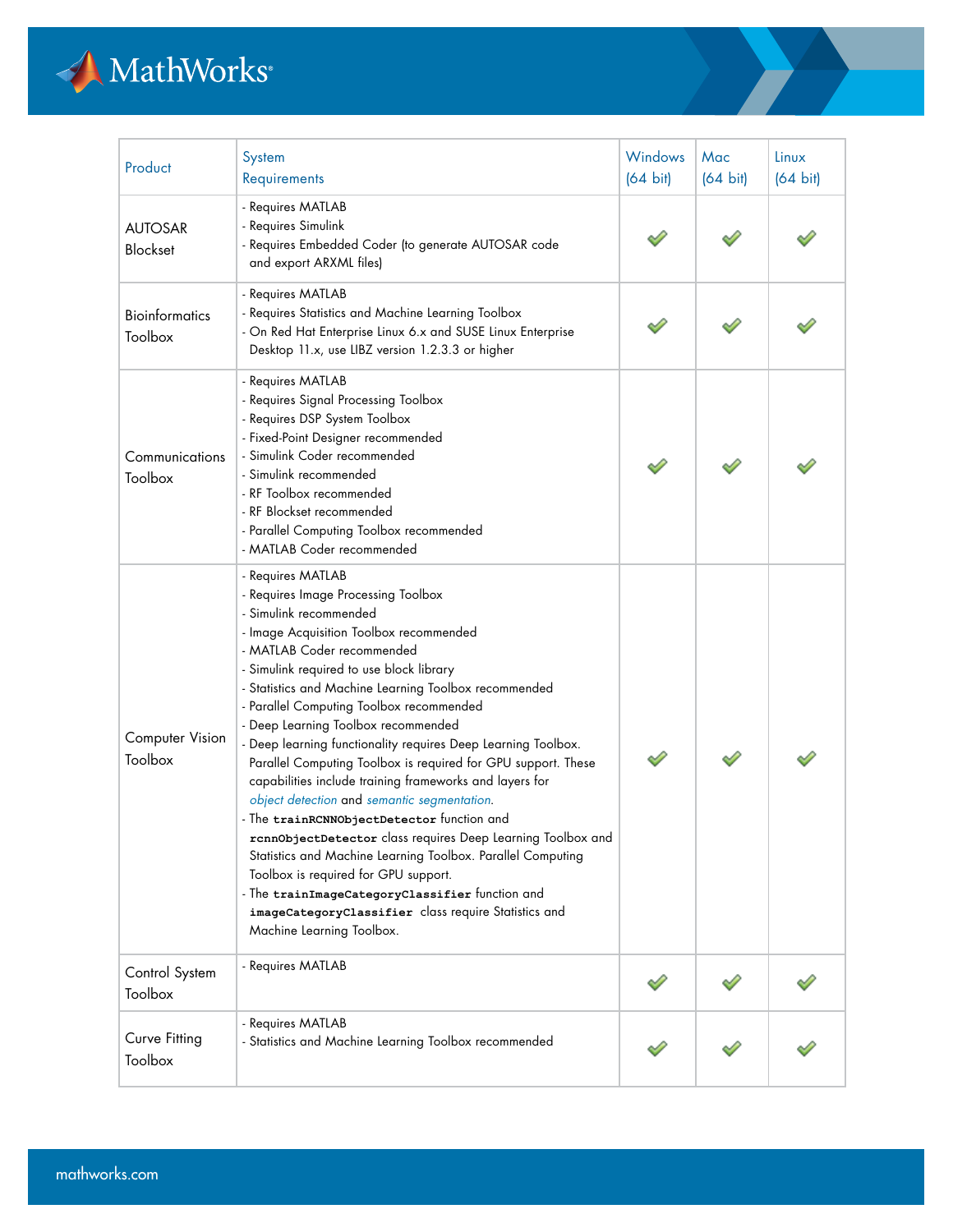

| Product                        | System<br>Requirements                                                                                                                                                                                                                                                                                                                                                                                                                                                                                                                                                                                                                                                                                                                                                                                                                                                                                                                                                                                                                                                                                                                                               | Windows<br>$(64 \text{ bit})$ | Mac<br>$(64 \text{ bit})$ | Linux<br>$(64 \text{ bit})$ |
|--------------------------------|----------------------------------------------------------------------------------------------------------------------------------------------------------------------------------------------------------------------------------------------------------------------------------------------------------------------------------------------------------------------------------------------------------------------------------------------------------------------------------------------------------------------------------------------------------------------------------------------------------------------------------------------------------------------------------------------------------------------------------------------------------------------------------------------------------------------------------------------------------------------------------------------------------------------------------------------------------------------------------------------------------------------------------------------------------------------------------------------------------------------------------------------------------------------|-------------------------------|---------------------------|-----------------------------|
| Data<br>Acquisition<br>Toolbox | - Requires MATLAB<br>- Requires a supported data acquisition hardware device<br>and its associated driver software<br>- Signal Processing Toolbox recommended                                                                                                                                                                                                                                                                                                                                                                                                                                                                                                                                                                                                                                                                                                                                                                                                                                                                                                                                                                                                        |                               |                           |                             |
| Database<br>Toolbox            | - Requires MATLAB<br>- Your system must have access to an installed database.<br>- Cassandra<br>- MongoDB<br>- Neo4j<br>- Database Toolbox supports exchanging data from the following<br>NoSQL databases:<br>- Database Toolbox supports importing and exporting data from<br>any ODBC- and JDBC-compliant database management system,<br>including:<br>- SQLite<br>- IBM DB2<br>- IBM Informix<br>- Ingres<br>- Microsoft Access<br>- Microsoft Excel<br>- Microsoft SQL Server<br>- MySQL<br>- Oracle<br>- PostgreSQL<br>- Sybase SQL Server<br>- Sybase SQL Anywhere<br>- Database Toolbox requires a database driver. You typically<br>install a driver when you install a database. For instructions<br>about how to install a database driver, consult your database<br>administrator.<br>- On Windows platforms, Database Toolbox supports Open<br>Database Connectivity (ODBC) drivers and Java Database<br>Connectivity (JDBC) drivers. On UNIX platforms, Database<br>Toolbox supports JDBC drivers.<br>See product documentation for more details.<br>- Database Toolbox supports American National Standards<br>Institute (ANSI) standard SQL commands. |                               |                           |                             |
| Datafeed<br>Toolbox            | - Requires MATLAB<br>Datafeeds available only on Windows from:<br>- Bloomberg<br>- Haver Analytics<br>- IQFeed                                                                                                                                                                                                                                                                                                                                                                                                                                                                                                                                                                                                                                                                                                                                                                                                                                                                                                                                                                                                                                                       |                               |                           |                             |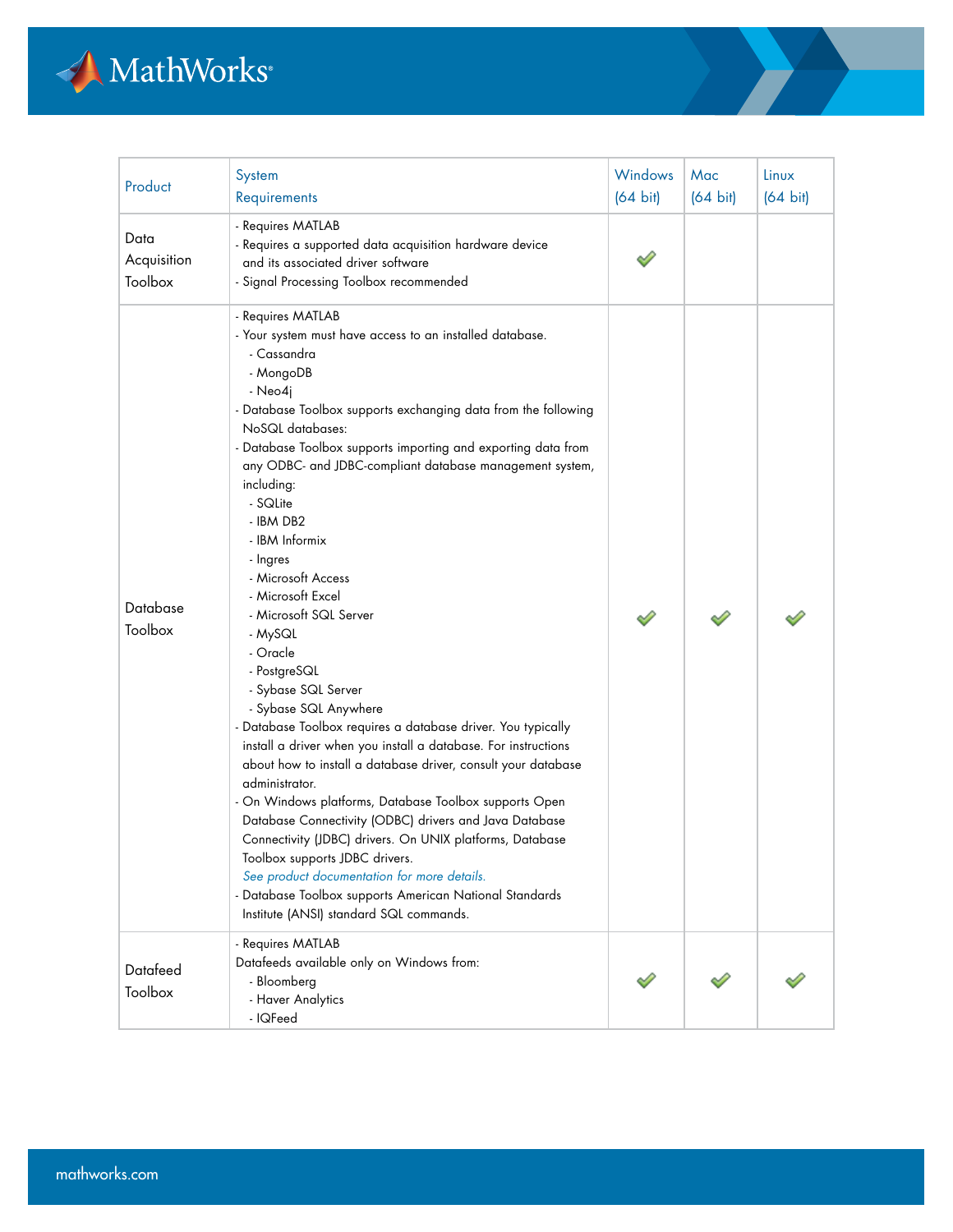

| Product                           | System<br>Requirements                                                                                                                                                                                                                                                                                                                                                                                                                   | Windows<br>$(64 \text{ bit})$ | Mac<br>$(64 \text{ bit})$ | Linux<br>$(64 \text{ bit})$ |
|-----------------------------------|------------------------------------------------------------------------------------------------------------------------------------------------------------------------------------------------------------------------------------------------------------------------------------------------------------------------------------------------------------------------------------------------------------------------------------------|-------------------------------|---------------------------|-----------------------------|
| Deep Learning<br>Toolbox          | - Requires MATLAB<br>- Parallel Computing Toolbox recommended and<br>is required for GPU support<br>- Image Processing Toolbox recommended<br>- Computer Vision Toolbox recommended<br>- GPU Coder recommended<br>- MATLAB Coder recommended<br>- Simulink recommended<br>- Reinforcement Learning Toolbox recommended                                                                                                                   |                               |                           |                             |
| DO<br>Qualification<br>Kit        | - Requires MATLAB<br>- Requires Simulink Report Generator (to execute tests for<br>Simulink Check tool qualification)                                                                                                                                                                                                                                                                                                                    |                               |                           |                             |
| DSP System<br>Toolbox             | - Requires MATLAB<br>- Requires Signal Processing Toolbox<br>- Simulink recommended<br>- Fixed-Point Designer recommended<br>- Communications Toolbox recommended<br>- Simulink Coder recommended<br>- MATLAB Coder recommended<br>- Simulink required to use block library                                                                                                                                                              |                               |                           |                             |
| Econometrics<br>Toolbox           | - Requires MATLAB<br>- Requires Statistics and Machine Learning Toolbox<br>- Requires Optimization Toolbox                                                                                                                                                                                                                                                                                                                               |                               |                           |                             |
| Embedded<br>Coder                 | - Requires MATLAB<br>- Requires MATLAB Coder<br>- Requires Simulink for generating code from Simulink<br>- Requires Simulink Coder for generating code from Simulink<br>- Requires Fixed-Point Designer for generating fixed-point code<br>- Requires host platform C compiler.<br>- Requires cross-compiler for the target processor if the code will<br>execute on a platform different from the host.<br>- Simulink Coder recommended |                               |                           |                             |
| Filter Design<br><b>HDL</b> Coder | - Requires MATLAB<br>- Requires Signal Processing Toolbox<br>- Requires Fixed-Point Designer<br>- Requires DSP System Toolbox<br>- HDL Coder recommended<br>- HDL Verifier recommended                                                                                                                                                                                                                                                   |                               |                           |                             |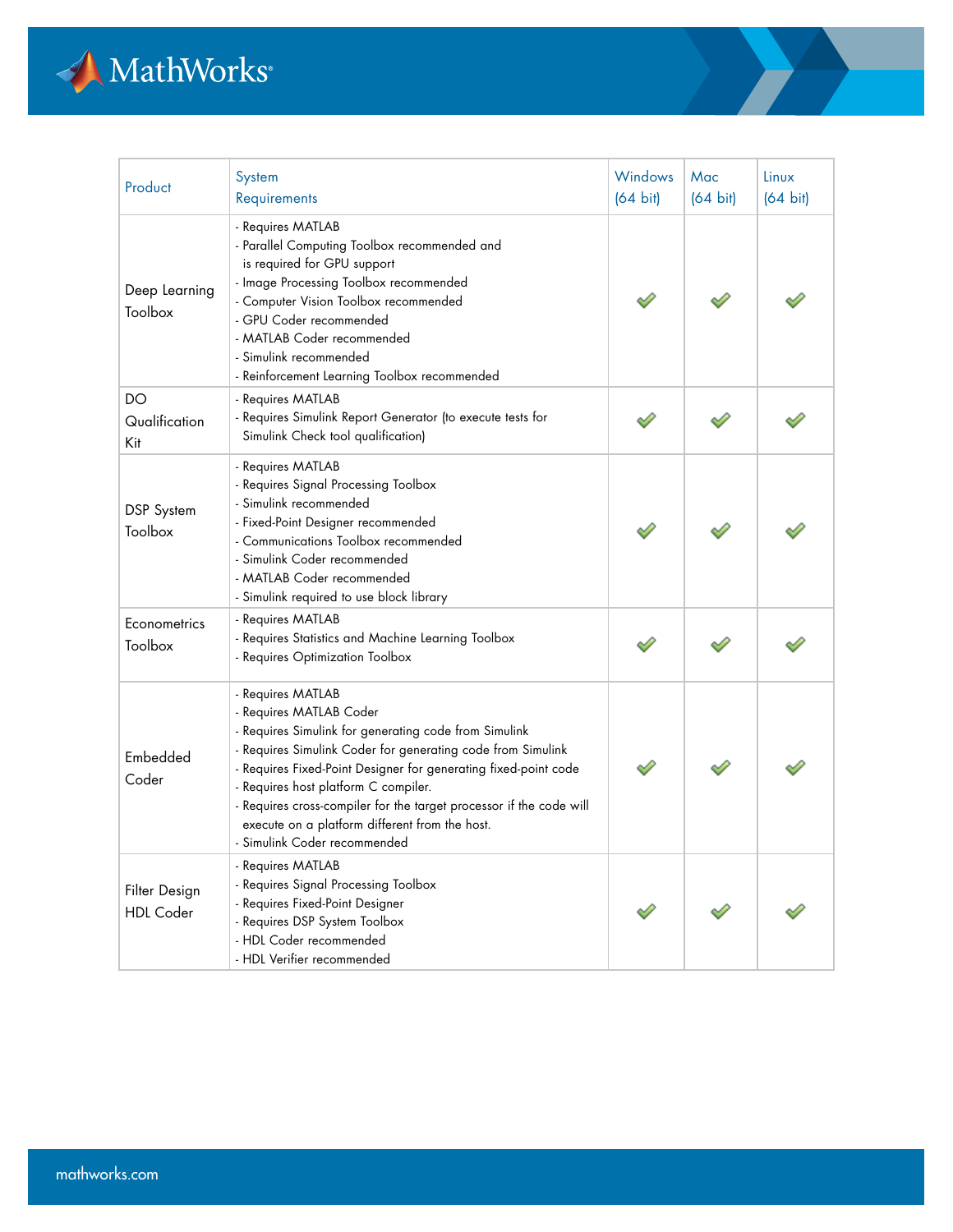

| Product                             | System<br>Requirements                                                                                                                                                                                                                                                                                                                                                                                                                 | Windows<br>$(64 \text{ bit})$ | Mac<br>$(64 \text{ bit})$ | Linux<br>$(64 \text{ bit})$ |
|-------------------------------------|----------------------------------------------------------------------------------------------------------------------------------------------------------------------------------------------------------------------------------------------------------------------------------------------------------------------------------------------------------------------------------------------------------------------------------------|-------------------------------|---------------------------|-----------------------------|
| Financial<br>Instruments<br>Toolbox | - Requires MATLAB<br>- Requires Financial Toolbox<br>- Requires Statistics and Machine Learning Toolbox<br>- Requires Optimization Toolbox<br>- The fitSmoothingSpline function requires Curve Fitting<br>Toolbox<br>- Econometrics Toolbox recommended<br>- Datafeed Toolbox recommended<br>- Curve Fitting Toolbox recommended<br>- Global Optimization Toolbox recommended<br>- Database Toolbox recommended                        |                               |                           |                             |
| <b>Financial Toolbox</b>            | - Requires MATLAB<br>- Requires Statistics and Machine Learning Toolbox<br>- Requires Optimization Toolbox                                                                                                                                                                                                                                                                                                                             |                               |                           |                             |
| Fixed-Point<br>Designer             | - Requires MATLAB<br>- Requires Simulink for fixed-point design in Simulink<br>- Parallel Computing Toolbox recommended                                                                                                                                                                                                                                                                                                                |                               |                           |                             |
| Fuzzy Logic<br>Toolbox              | - Requires MATLAB<br>- Requires Simulink for using toolbox blocks                                                                                                                                                                                                                                                                                                                                                                      |                               |                           |                             |
| Global Optimization<br>Toolbox      | - Requires MATLAB<br>- Requires Optimization Toolbox<br>- Parallel Computing Toolbox recommended                                                                                                                                                                                                                                                                                                                                       |                               |                           |                             |
| <b>GPU Coder</b>                    | - Requires MATLAB<br>- Requires MATLAB Coder<br>- Requires Parallel Computing Toolbox<br>- Embedded Coder recommended<br>- Requires Deep Learning Toolbox to generate code from<br>deep learning networks<br>- Requires host platform C compiler. See list of<br>supported host compilers.<br>- For GPU computing, see additional system requirements<br>- For executing deep learning examples,<br>see additional system requirements |                               |                           |                             |
| <b>HDL</b> Coder                    | - Requires MATLAB<br>- Requires Fixed-Point Designer<br>- Requires MATLAB Coder<br>- Simulink recommended<br>- Signal Processing Toolbox recommended<br>- DSP System Toolbox recommended<br>- HDL Verifier recommended                                                                                                                                                                                                                 |                               |                           |                             |
| <b>HDL</b> Verifier                 | - Requires MATLAB<br>- Simulink recommended<br>- MATLAB Coder required for DPI component generation<br>- Simulink Coder required for DPI component and TLM<br>generation from Simulink<br>- Fixed-Point Designer required for cosimulation and<br>FPGA-in-the-loop                                                                                                                                                                     |                               |                           |                             |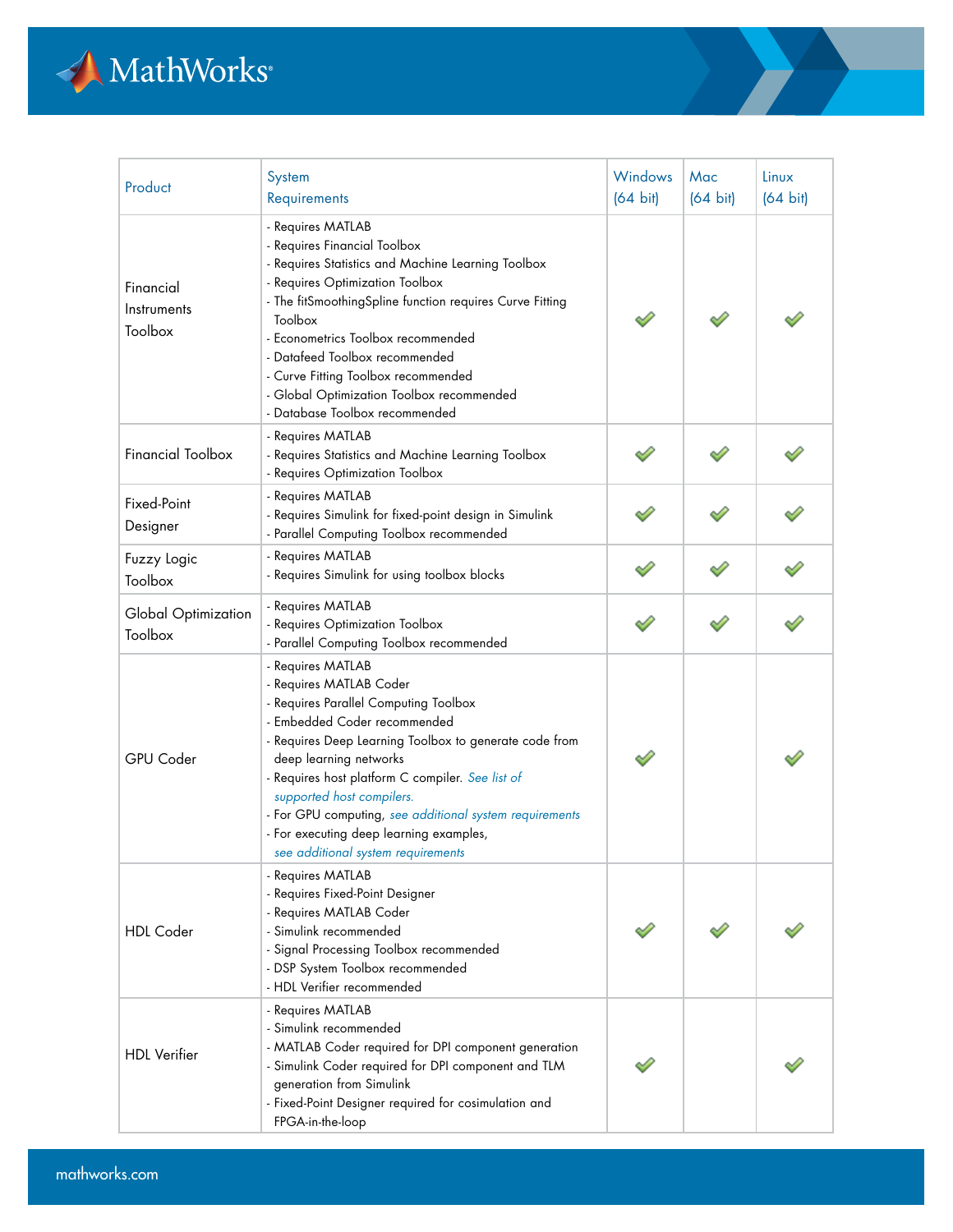

| Product                            | System<br>Requirements                                                                                                                                                                                                                                                                                                                                                                                                                                                                                                                                                                                                | Windows<br>$(64 \text{ bit})$ | Mac<br>$(64 \text{ bit})$ | Linux<br>$(64 \text{ bit})$ |
|------------------------------------|-----------------------------------------------------------------------------------------------------------------------------------------------------------------------------------------------------------------------------------------------------------------------------------------------------------------------------------------------------------------------------------------------------------------------------------------------------------------------------------------------------------------------------------------------------------------------------------------------------------------------|-------------------------------|---------------------------|-----------------------------|
| <b>IEC</b><br>Certification<br>Kit | - Requires MATLAB<br>- Requires Simulink Report Generator (to execute tests for tool<br>qualifications except Embedded Coder and Polyspace products)                                                                                                                                                                                                                                                                                                                                                                                                                                                                  |                               |                           |                             |
| Image<br>Acquisition<br>Toolbox    | - Requires MATLAB<br>- Requires Image Processing Toolbox<br>- Computer Vision Toolbox recommended                                                                                                                                                                                                                                                                                                                                                                                                                                                                                                                     |                               |                           |                             |
| Image<br>Processing<br>Toolbox     | - Requires MATLAB<br>- Signal Processing Toolbox recommended<br>- Statistics and Machine Learning Toolbox recommended<br>- Computer Vision Toolbox recommended<br>- Wavelet Toolbox recommended<br>- Image Acquisition Toolbox recommended<br>- Mapping Toolbox recommended<br>- Image processing on GPU requires Parallel Computing Toolbox.<br>A list of support functions is available on this page.<br>- Deep learning functionality requires Deep Learning Toolbox.<br>Parallel Computing Toolbox is required for GPU support.<br>Deep learning capabilities for image processing are described<br>on this page. |                               |                           |                             |
| Instrument<br>Control<br>Toolbox   | - Requires MATLAB<br>- For VISA and GPIB support, availability and installation of<br>third-party platform-specific GPIB and VISA libraries are required                                                                                                                                                                                                                                                                                                                                                                                                                                                              |                               |                           |                             |
| LTE HDL<br>Toolbox                 | - Requires MATLAB<br>- Requires Simulink<br>- Requires Communications Toolbox<br>- Requires Signal Processing Toolbox<br>- Requires DSP System Toolbox<br>- Requires Fixed-Point Designer<br>- LTE Toolbox recommended<br>- HDL Coder recommended<br>- HDL Verifier recommended                                                                                                                                                                                                                                                                                                                                       |                               |                           |                             |
| <b>LTE Toolbox</b>                 | - Requires MATLAB<br>- Requires Signal Processing Toolbox<br>- Requires DSP System Toolbox<br>- Requires Communications Toolbox<br>- Instrument Control Toolbox recommended<br>- Parallel Computing Toolbox recommended<br>- HDL Coder recommended<br>- RF Blockset recommended                                                                                                                                                                                                                                                                                                                                       |                               |                           |                             |
| Mapping<br>Toolbox                 | - Requires MATLAB<br>- Statistics and Machine Learning Toolbox recommended<br>- Image Processing Toolbox recommended                                                                                                                                                                                                                                                                                                                                                                                                                                                                                                  |                               |                           |                             |
| <b>MATLAB</b>                      | - Prerequisite for all other products                                                                                                                                                                                                                                                                                                                                                                                                                                                                                                                                                                                 |                               |                           |                             |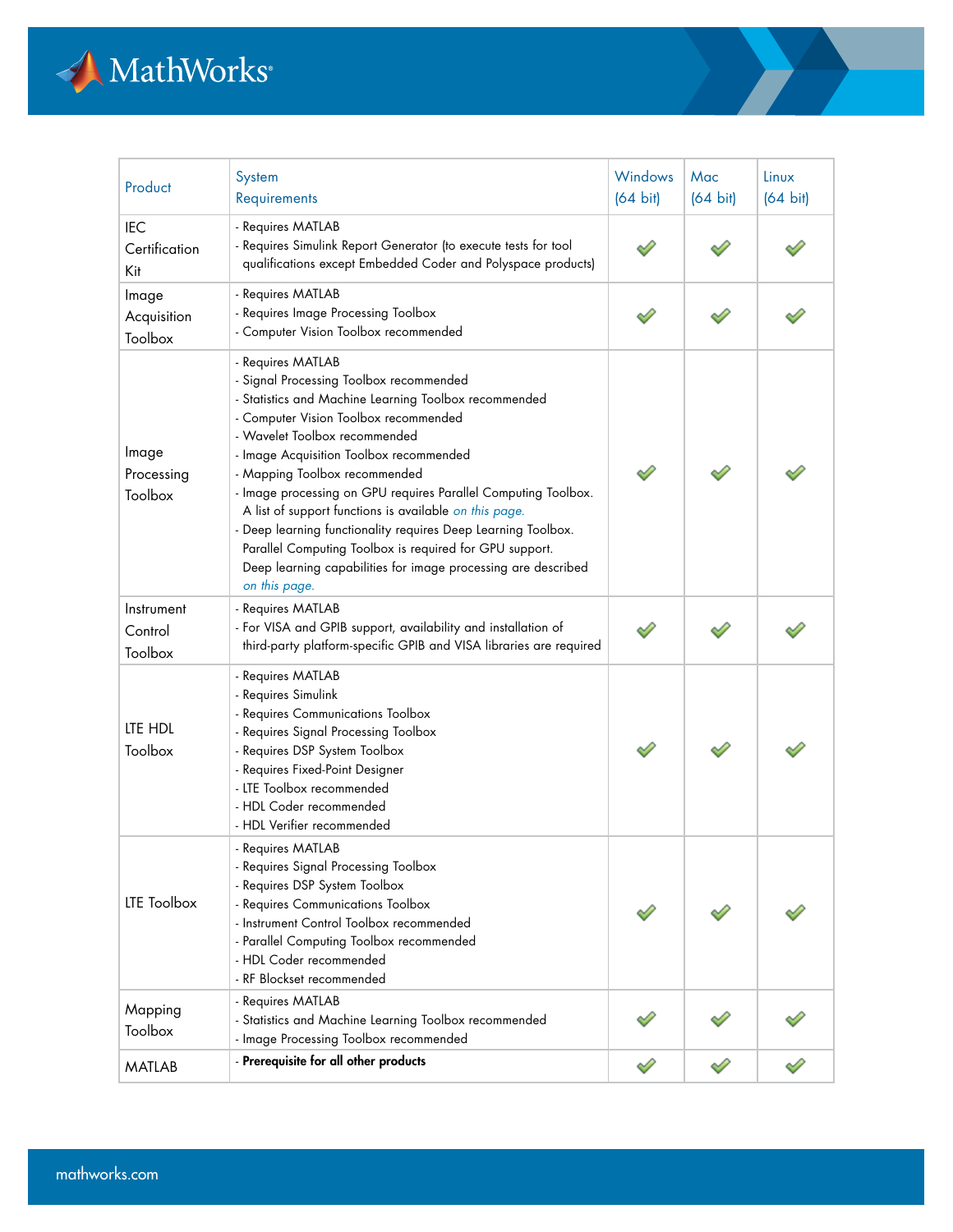

| Product                                 | System<br>Requirements                                                                                                                                                                                                                                                                                                                                                                                                                         | Windows<br>$(64 \text{ bit})$ | Mac<br>$(64 \text{ bit})$ | Linux<br>$(64 \text{ bit})$ |
|-----------------------------------------|------------------------------------------------------------------------------------------------------------------------------------------------------------------------------------------------------------------------------------------------------------------------------------------------------------------------------------------------------------------------------------------------------------------------------------------------|-------------------------------|---------------------------|-----------------------------|
| <b>MATLAB Coder</b>                     | - Requires MATLAB<br>- Simulink Coder recommended<br>- Embedded Coder recommended<br>- Requires Fixed-Point Designer for generating fixed-point code<br>- Requires host platform C compiler. See list of<br>supported host compilers.<br>- Requires cross compiler for the target processor if the code will<br>execute on a platform different from the host<br>- For executing deep learning networks,<br>see additional system requirements |                               |                           |                             |
| <b>MATLAB</b><br>Compiler               | - Requires MATLAB                                                                                                                                                                                                                                                                                                                                                                                                                              |                               |                           |                             |
| <b>MATLAB</b><br>Compiler SDK           | - Requires MATLAB<br>- Requires MATLAB Compiler<br>- Creating libraries and components that will be integrated<br>with other programming languages requires a compiler for<br>those languages.                                                                                                                                                                                                                                                 |                               |                           |                             |
| <b>MATLAB</b><br><b>Parallel Server</b> | - Requires access to a client session of MATLAB and Parallel<br>Computing Toolbox ; MATLAB Parallel Server is installed<br>on cluster computers.<br>- See additional system requirements.                                                                                                                                                                                                                                                      |                               |                           |                             |
| <b>MATLAB</b><br>Production<br>Server   | - Does not require MATLAB or Simulink<br>- See additional system requirements.                                                                                                                                                                                                                                                                                                                                                                 |                               |                           |                             |
| <b>MATLAB Report</b><br>Generator       | - Requires MATLAB                                                                                                                                                                                                                                                                                                                                                                                                                              |                               |                           |                             |
| Mixed-Signal<br>Blockset                | - Requires MATLAB<br>- Requires Simulink<br>- Requires DSP System Toolbox<br>- Requires Signal Processing Toolbox                                                                                                                                                                                                                                                                                                                              |                               |                           |                             |
| Model<br>Predictive<br>Control Toolbox  | - Requires MATLAB<br>- Requires Control System Toolbox<br>- Requires Simulink for using toolbox blocks<br>- Simulink Control Design recommended<br>- Optimization Toolbox recommended for nonlinear MPC                                                                                                                                                                                                                                        |                               |                           |                             |
| Model-Based<br>Calibration<br>Toolbox   | - Requires MATLAB<br>- Requires Simulink<br>- Requires Optimization Toolbox<br>- Requires Statistics and Machine Learning Toolbox<br>- Requires Symbolic Math Toolbox<br>- Deep Learning Toolbox recommended<br>- Parallel Computing Toolbox recommended<br>- Global Optimization Toolbox recommended                                                                                                                                          |                               |                           |                             |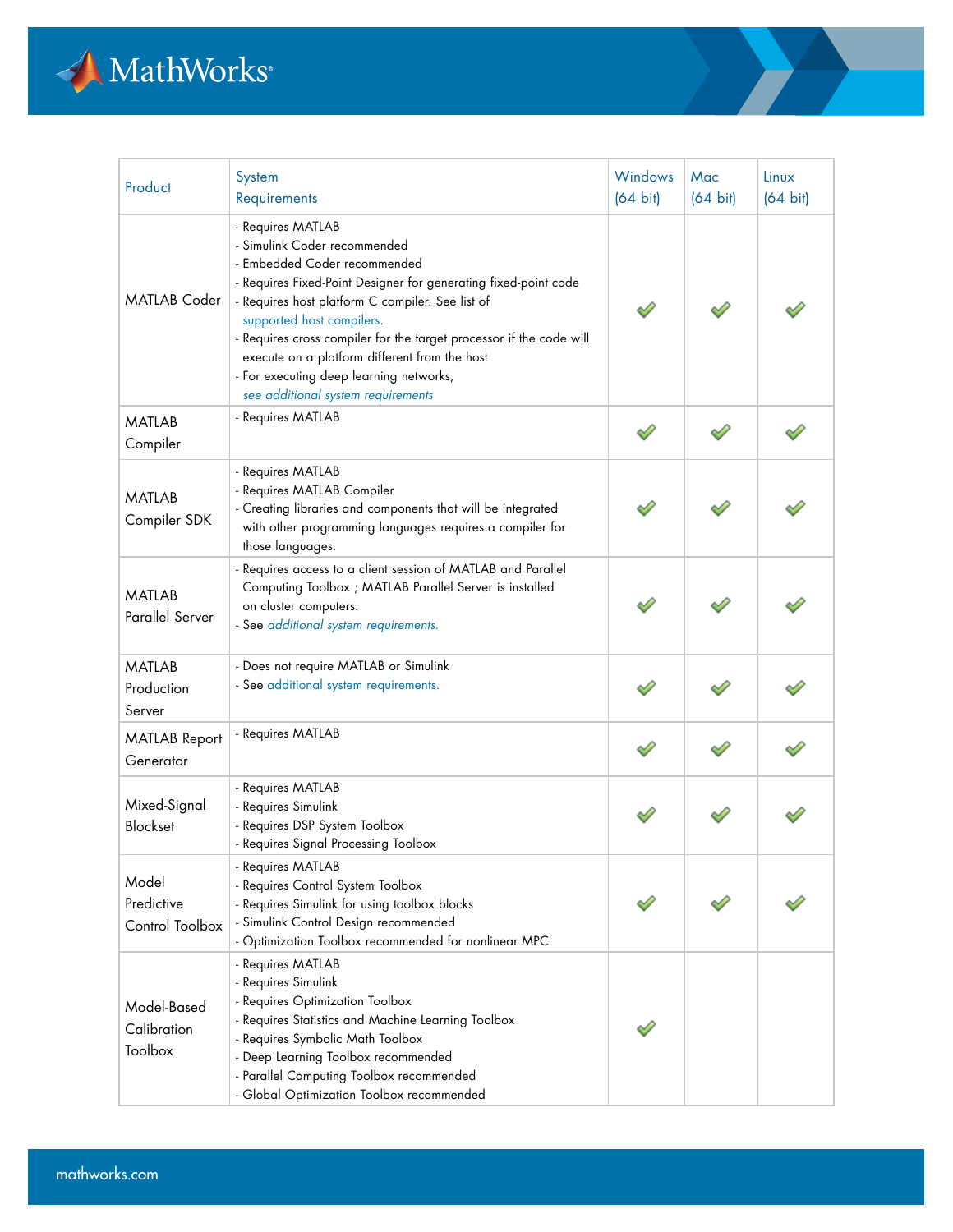

| OPC Toolbox                                    | - Requires MATLAB                                                                                                                                                                                                                                                                                                                                                                                                                                                                                                                                                                                                                                                                                                                                                                                                                                                                                                                                                             |  |  |
|------------------------------------------------|-------------------------------------------------------------------------------------------------------------------------------------------------------------------------------------------------------------------------------------------------------------------------------------------------------------------------------------------------------------------------------------------------------------------------------------------------------------------------------------------------------------------------------------------------------------------------------------------------------------------------------------------------------------------------------------------------------------------------------------------------------------------------------------------------------------------------------------------------------------------------------------------------------------------------------------------------------------------------------|--|--|
| Optimization<br>Toolbox                        | - Requires MATLAB<br>- Parallel Computing Toolbox recommended                                                                                                                                                                                                                                                                                                                                                                                                                                                                                                                                                                                                                                                                                                                                                                                                                                                                                                                 |  |  |
| Parallel<br>Computing<br>Toolbox               | - Requires MATLAB<br>- General resource requirements for parallel computing:<br>- Maximum of 1 MATLAB worker per physical CPU core is<br>recommended.<br>- Minimum of 2GB RAM per MATLAB worker is recommended.<br>If you are using Simulink, 4GB RAM per worker is<br>recommended.<br>- Requirements for supporting the local scheduler:<br>- Minimum of 5 GB of disk space is recommended to accommo-<br>date temporary data directories.<br>- Requirements for GPU Computing:<br>- CUDA-enabled NVIDIA GPUs with compute capability 3.0 or<br>higher. For releases 17b and earlier, compute capability 2.0 is<br>sufficient for all features except for use of deep learning.<br>(GPU Support by Release Is my GPU supported?)<br>- Latest graphics driver (Get the latest driver.)<br>- Requirements for scaling across multiple computers<br>in a cluster or cloud:<br>- MATLAB Parallel Server extends the constructs of parallel com-<br>puting to clusters and clouds |  |  |
| Partial<br>Differential<br>Equation<br>Toolbox | - Requires MATLAB                                                                                                                                                                                                                                                                                                                                                                                                                                                                                                                                                                                                                                                                                                                                                                                                                                                                                                                                                             |  |  |
| <b>Phased Array</b><br>System Toolbox          | - Requires MATLAB<br>- Requires DSP System Toolbox<br>- Requires Signal Processing Toolbox<br>- Simulink recommended<br>- MATLAB Coder recommended<br>- Simulink Coder recommended                                                                                                                                                                                                                                                                                                                                                                                                                                                                                                                                                                                                                                                                                                                                                                                            |  |  |
| Polyspace Bug<br>Finder                        | - Polyspace Code Prover recommended<br>- Does not require MATLAB or Simulink                                                                                                                                                                                                                                                                                                                                                                                                                                                                                                                                                                                                                                                                                                                                                                                                                                                                                                  |  |  |
| Polyspace<br>Client for Ada                    | - Polyspace Server for Ada required<br>- Does not require MATLAB or Simulink                                                                                                                                                                                                                                                                                                                                                                                                                                                                                                                                                                                                                                                                                                                                                                                                                                                                                                  |  |  |
| Polyspace<br>Code Prover                       | - Requires Polyspace Bug Finder<br>- Does not require MATLAB or Simulink                                                                                                                                                                                                                                                                                                                                                                                                                                                                                                                                                                                                                                                                                                                                                                                                                                                                                                      |  |  |
| Polyspace<br>Server for Ada                    | - Polyspace Client for Ada recommended<br>- Does not require MATLAB or Simulink                                                                                                                                                                                                                                                                                                                                                                                                                                                                                                                                                                                                                                                                                                                                                                                                                                                                                               |  |  |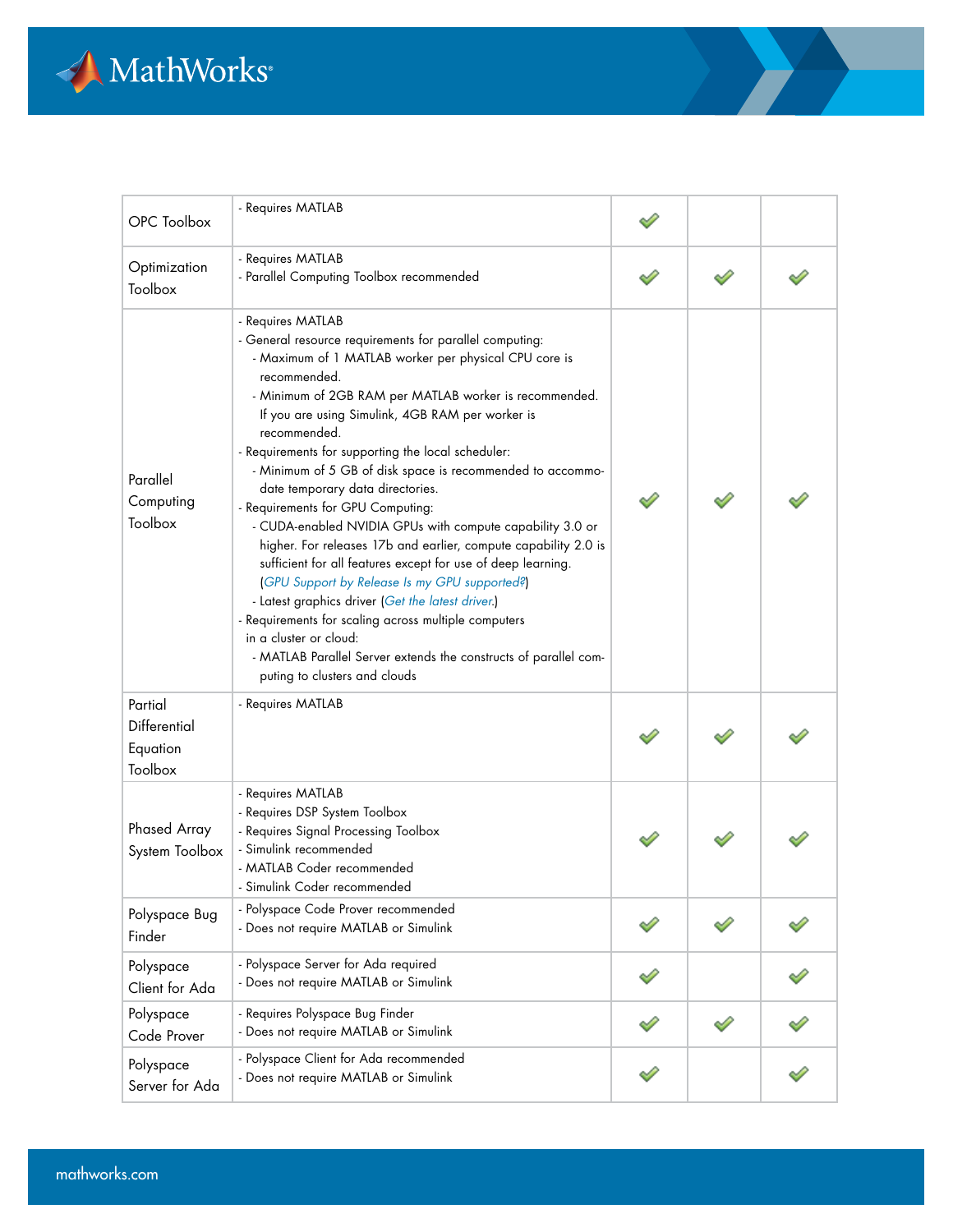

| Product                              | System<br>Requirements                                                                                                                                                                                                                                                                                                                           | <b>Windows</b><br>$(64 \text{ bit})$ | Mac<br>$(64 \text{ bit})$ | Linux<br>$(64 \text{ bit})$ |
|--------------------------------------|--------------------------------------------------------------------------------------------------------------------------------------------------------------------------------------------------------------------------------------------------------------------------------------------------------------------------------------------------|--------------------------------------|---------------------------|-----------------------------|
| Powertrain<br>Blockset               | - Requires MATLAB<br>- Requires Simulink<br>- Stateflow recommended<br>- Simscape recommended<br>- Model-Based Calibration Toolbox recommended                                                                                                                                                                                                   |                                      |                           |                             |
| Predictive<br>Maintenance<br>Toolbox | - Requires MATLAB<br>- Requires Signal Processing Toolbox<br>- Requires Statistics and Machine Learning Toolbox<br>- Requires System Identification Toolbox<br>- Text Analytics Toolbox recommended<br>- Simulink recommended<br>- Deep Learning Toolbox recommended                                                                             |                                      |                           |                             |
| Reinforcement<br>Learning<br>Toolbox | - Requires MATLAB<br>- Requires Deep Learning Toolbox<br>- Requires Simulink for using toolbox blocks<br>- Parallel Computing Toolbox recommended and is required for<br>GPU support and parallelizing simulations<br>- Control System Toolbox recommended                                                                                       |                                      |                           |                             |
| <b>RF</b> Blockset                   | - Requires MATLAB<br>- Requires Simulink<br>- Requires RF Toolbox<br>- Communications Toolbox recommended<br>- DSP System Toolbox recommended<br>- Signal Processing Toolbox recommended                                                                                                                                                         |                                      |                           |                             |
| RF Toolbox                           | - Requires MATLAB<br>- Communications Toolbox recommended                                                                                                                                                                                                                                                                                        | Í                                    |                           |                             |
| Risk<br>Management<br>Toolbox        | - Requires MATLAB<br>- Requires Financial Toolbox<br>- Requires Statistics and Machine Learning Toolbox<br>- Requires Optimization Toolbox<br>- Financial Instruments Toolbox recommended<br>- Econometrics Toolbox recommended<br>- Datafeed Toolbox recommended<br>- Global Optimization Toolbox recommended<br>- Database Toolbox recommended |                                      |                           |                             |
| Robotics System<br>Toolbox           | - Requires MATLAB<br>- Simulink recommended<br>- MATLAB Coder recommended<br>- Simulink Coder recommended<br>- Image Processing Toolbox recommended<br>- Computer Vision Toolbox recommended<br>- Simscape Multibody recommended<br>- Stateflow recommended                                                                                      |                                      |                           |                             |
| Robust Control<br>Toolbox            | - Requires MATLAB<br>- Requires Control System Toolbox<br>- Requires Simulink for using toolbox blocks<br>- Simulink Control Design recommended                                                                                                                                                                                                  |                                      |                           |                             |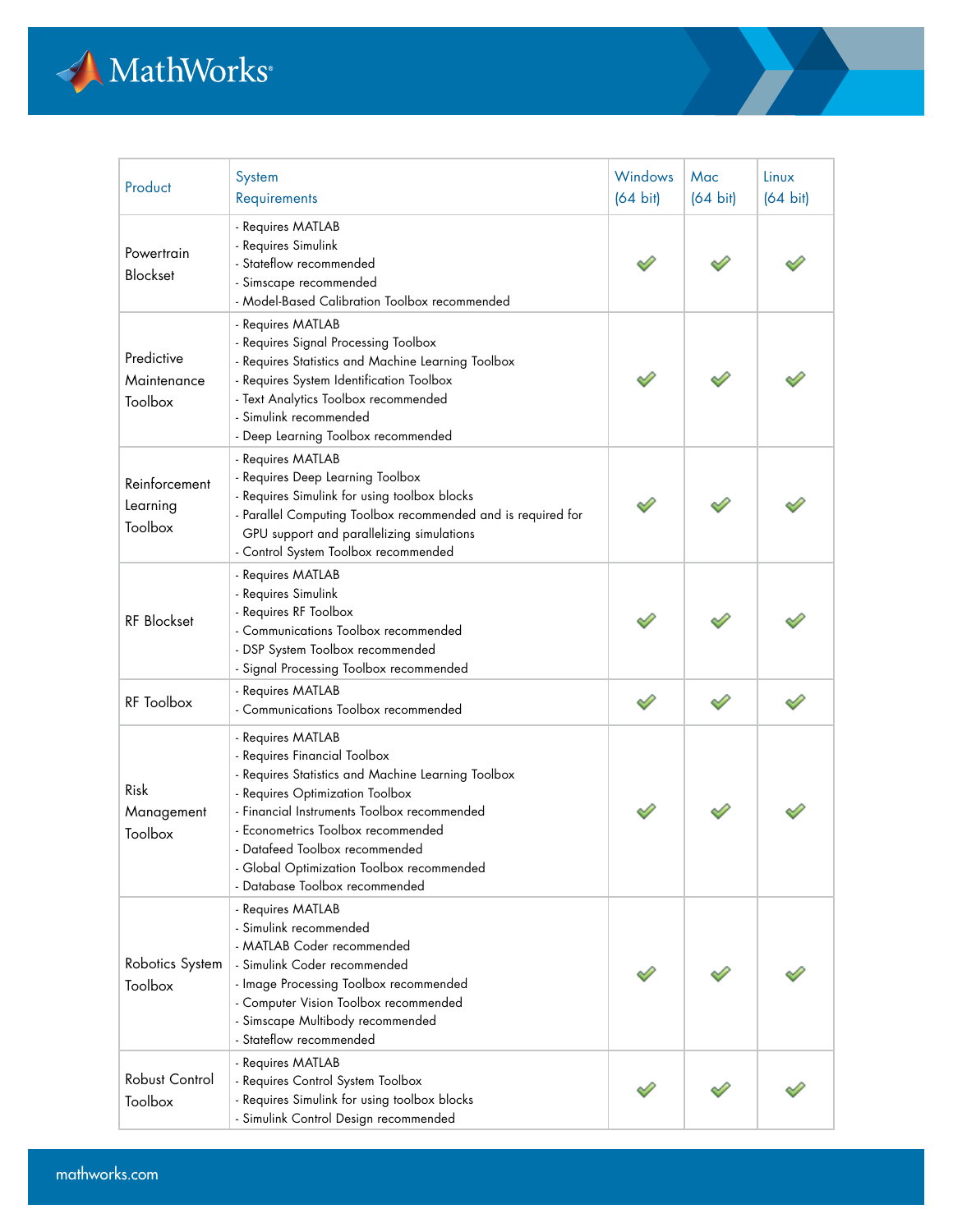

| Product                                  | System<br>Requirements                                                                                                                                                                                    | Windows<br>$(64 \text{ bit})$ | Mac<br>$(64 \text{ bit})$ | Linux<br>$(64 \text{ bit})$ |
|------------------------------------------|-----------------------------------------------------------------------------------------------------------------------------------------------------------------------------------------------------------|-------------------------------|---------------------------|-----------------------------|
| Sensor Fusion<br>and Tracking<br>Toolbox | - Requires MATLAB<br>- MATLAB Coder recommended<br>- Phased Array System Toolbox recommended<br>- DSP System Toolbox recommended<br>- Computer Vision Toolbox recommended                                 |                               |                           |                             |
| SerDes Toolbox                           | - Requires MATLAB<br>- Requires DSP System Toolbox<br>- Requires Signal Processing Toolbox                                                                                                                |                               |                           |                             |
| Signal Processing<br>Toolbox             | - Requires MATLAB<br>- DSP System Toolbox recommended                                                                                                                                                     |                               |                           |                             |
| SimBiology                               | - Requires MATLAB<br>- Global Optimization Toolbox recommended<br>- Optimization Toolbox recommended<br>- Parallel Computing Toolbox recommended<br>- Statistics and Machine Learning Toolbox recommended |                               |                           |                             |
| SimEvents                                | - Requires MATLAB<br>- Requires Simulink<br>- Stateflow recommended<br>- Statistics and Machine Learning Toolbox recommended                                                                              |                               |                           |                             |
| Simscape                                 | - Requires MATLAB<br>- Requires Simulink                                                                                                                                                                  |                               |                           |                             |
| Simscape<br>Driveline                    | - Requires MATLAB<br>- Requires Simulink<br>- Requires Simscape                                                                                                                                           |                               |                           |                             |
| Simscape<br>Electrical                   | - Requires MATLAB<br>- Requires Simulink<br>- Requires Simscape<br>- Simscape Multibody recommended                                                                                                       |                               |                           |                             |
| Simscape Fluids                          | - Requires MATLAB<br>- Requires Simulink<br>- Requires Simscape                                                                                                                                           |                               |                           |                             |
| Simscape<br>Multibody                    | - Requires MATLAB<br>- Requires Simulink<br>- Requires Simscape                                                                                                                                           |                               |                           |                             |
| Simulink                                 | - Requires MATLAB<br>- Requires Fixed-Point Designer for simulating fixed-point data<br>types<br>- Some features require the use of a C Compiler.                                                         |                               |                           |                             |
| Simulink 3D<br>Animation                 | - Requires MATLAB<br>- Simulink recommended<br>- Simulink is required if using the blockset portion of the product                                                                                        |                               |                           |                             |
| Simulink Check                           | - Requires MATLAB<br>- Requires Simulink                                                                                                                                                                  |                               |                           |                             |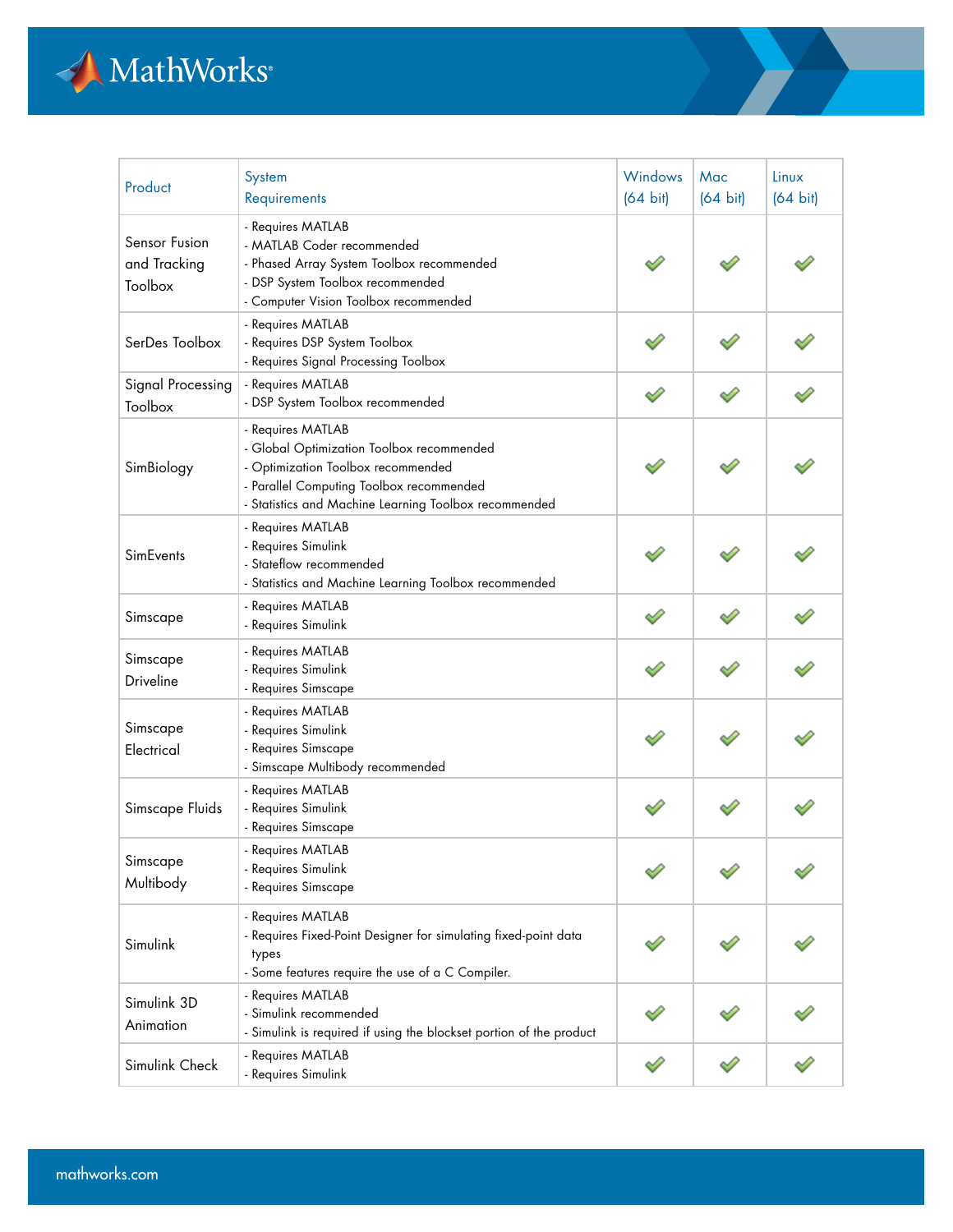

| Product                              | System<br>Requirements                                                                                                                                                                                                                                                                                                                                                                                               | Windows<br>$(64 \text{ bit})$ | Mac<br>$(64 \text{ bit})$ | Linux<br>$(64 \text{ bit})$ |
|--------------------------------------|----------------------------------------------------------------------------------------------------------------------------------------------------------------------------------------------------------------------------------------------------------------------------------------------------------------------------------------------------------------------------------------------------------------------|-------------------------------|---------------------------|-----------------------------|
| Simulink Code<br>Inspector           | - Requires MATLAB<br>- Requires Simulink<br>- Requires host platform C compiler supported by MATLAB<br>(for loadlibrary usage). See list of supported host compilers.                                                                                                                                                                                                                                                |                               |                           |                             |
| Simulink Coder                       | - Requires MATLAB<br>- Requires Simulink<br>- Requires MATLAB Coder<br>- Embedded Coder recommended<br>- Simulink Real-Time recommended<br>- Requires Fixed-Point Designer for generating fixed-point code<br>- Requires host platform C compiler.<br>See list of supported host compilers.<br>- Requires cross-compiler for the target processor if the code will<br>execute on a platform different from the host. |                               |                           |                             |
| Simulink Control<br>Design           | - Requires MATLAB<br>- Requires Simulink<br>- Requires Control System Toolbox<br>- Simulink Design Optimization recommended                                                                                                                                                                                                                                                                                          |                               |                           |                             |
| Simulink<br>Coverage                 | - Requires MATLAB<br>- Requires Simulink<br>- Simulink Test recommended<br>- Simulink Design Verifier recommended<br>- Embedded Coder recommended                                                                                                                                                                                                                                                                    |                               |                           |                             |
| Simulink Design<br>Optimization      | - Requires MATLAB<br>- Requires Simulink<br>- Requires Optimization Toolbox<br>- Global Optimization Toolbox recommended<br>- Parallel Computing Toolbox recommended<br>- Simulink Control Design recommended<br>- Control System Toolbox recommended<br>- Statistics and Machine Learning Toolbox recommended                                                                                                       |                               |                           |                             |
| Simulink Design<br>Verifier          | - Requires MATLAB<br>- Requires Simulink<br>- Requires Simulink Check<br>- Requires Simulink Coverage                                                                                                                                                                                                                                                                                                                |                               |                           |                             |
| Simulink Desktop<br><b>Real-Time</b> | - Requires MATLAB<br>- Requires Simulink<br>- Simulink Coder recommended<br>- MATLAB Coder recommended                                                                                                                                                                                                                                                                                                               |                               |                           |                             |
| Simulink PLC<br>Coder                | - Requires MATLAB<br>- Requires Simulink                                                                                                                                                                                                                                                                                                                                                                             |                               |                           |                             |
| Simulink<br>Real-Time                | - Requires MATLAB<br>- Requires Simulink<br>- Requires Simulink Coder<br>- Requires MATLAB Coder<br>- Stateflow recommended<br>- Requires a compiler (See supported compiler versions.)                                                                                                                                                                                                                              |                               |                           |                             |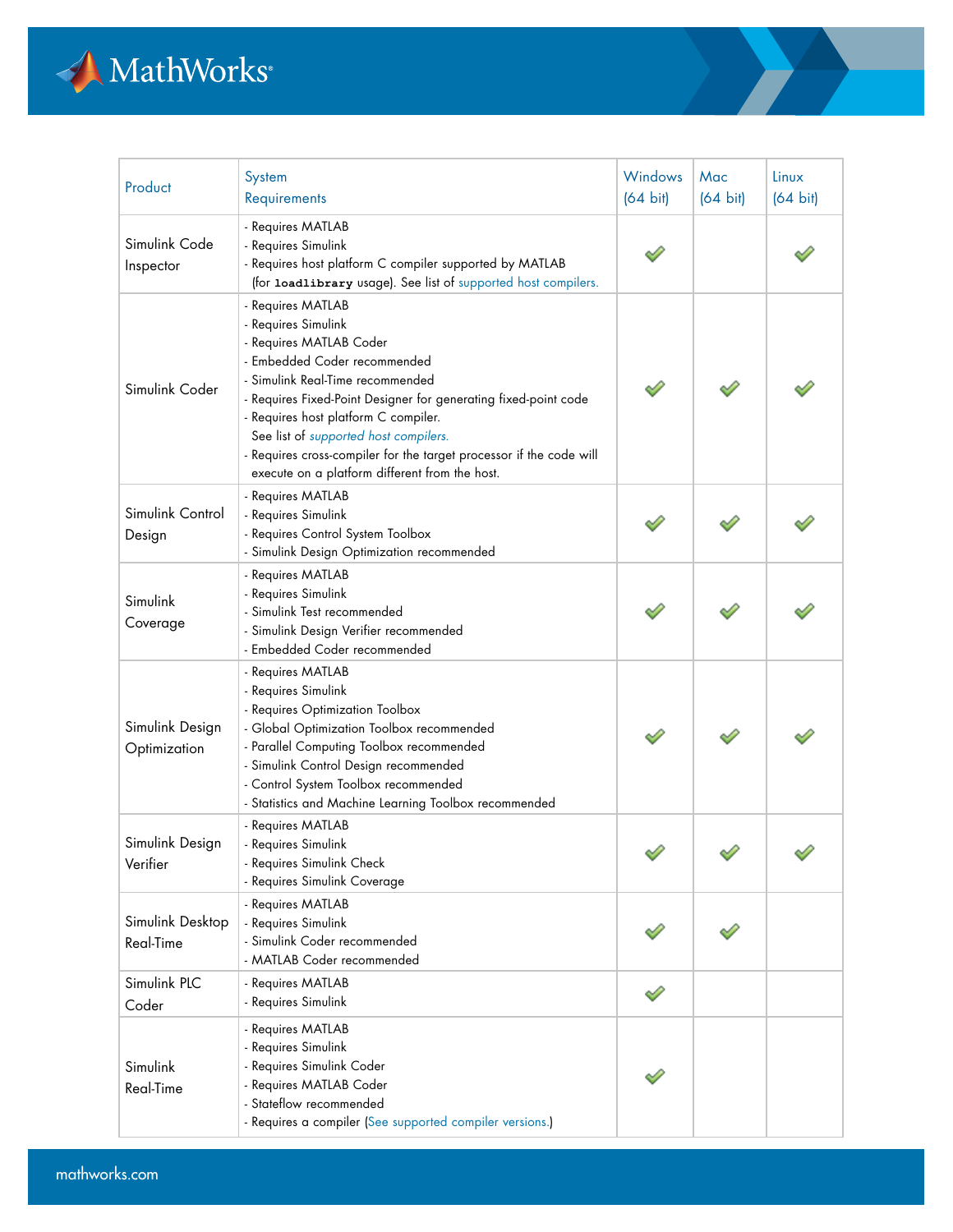

| Product                                       | System<br>Requirements                                                                                                                                                                            | <b>Windows</b><br>$(64 \text{ bit})$ | Mac<br>$(64 \text{ bit})$ | Linux<br>$(64 \text{ bit})$ |
|-----------------------------------------------|---------------------------------------------------------------------------------------------------------------------------------------------------------------------------------------------------|--------------------------------------|---------------------------|-----------------------------|
| Simulink Report<br>Generator                  | - Requires MATLAB<br>- Requires Simulink<br>- Requires MATLAB Report Generator                                                                                                                    |                                      |                           |                             |
| Simulink<br>Requirements                      | - Requires MATLAB<br>- Requires Simulink<br>- Simulink Test recommended                                                                                                                           |                                      |                           |                             |
| Simulink Test                                 | - Requires MATLAB<br>- Requires Simulink<br>- Simulink Coverage required for measuring model<br>or code coverage<br>- Simulink Design Verifier required for adding missing coverage               |                                      |                           |                             |
| SoC Blockset                                  | - Requires MATLAB<br>- Requires Simulink<br>- Requires Simulink Coder and Embedded Coder for<br>generating embedded C code<br>- Requires HDL Coder for generating HDL code                        |                                      |                           |                             |
| Spreadsheet Link                              | - Requires MATLAB<br>- Available on 32 bit Windows and 64 bit Windows only<br>- Requires one of the following versions of Excel:<br><b>Excel 2007</b><br><b>Excel 2010</b><br>Excel 2013 or later |                                      |                           |                             |
| Stateflow                                     | - Requires MATLAB<br>- Requires Simulink<br>- Requires C compiler when used in non-Windows or<br>64 bit environments. See the list of supported compilers.                                        |                                      |                           |                             |
| Statistics and<br>Machine Learning<br>Toolbox | - Requires MATLAB                                                                                                                                                                                 |                                      |                           |                             |
| Symbolic Math<br>Toolbox                      | - Requires MATLAB                                                                                                                                                                                 |                                      |                           |                             |
| System Composer                               | - Requires MATLAB<br>- Requires Simulink                                                                                                                                                          |                                      |                           |                             |
| System<br>Identification<br>Toolbox           | - Requires MATLAB<br>- Requires Simulink for using toolbox blocks<br>- Signal Processing Toolbox recommended<br>- Control System Toolbox recommended                                              |                                      |                           |                             |
| <b>Text Analytics</b><br>Toolbox              | - Requires MATLAB<br>- Requires Statistics and Machine Learning Toolbox<br>- Parallel Computing Toolbox recommended<br>- Deep Learning Toolbox recommended                                        |                                      |                           |                             |